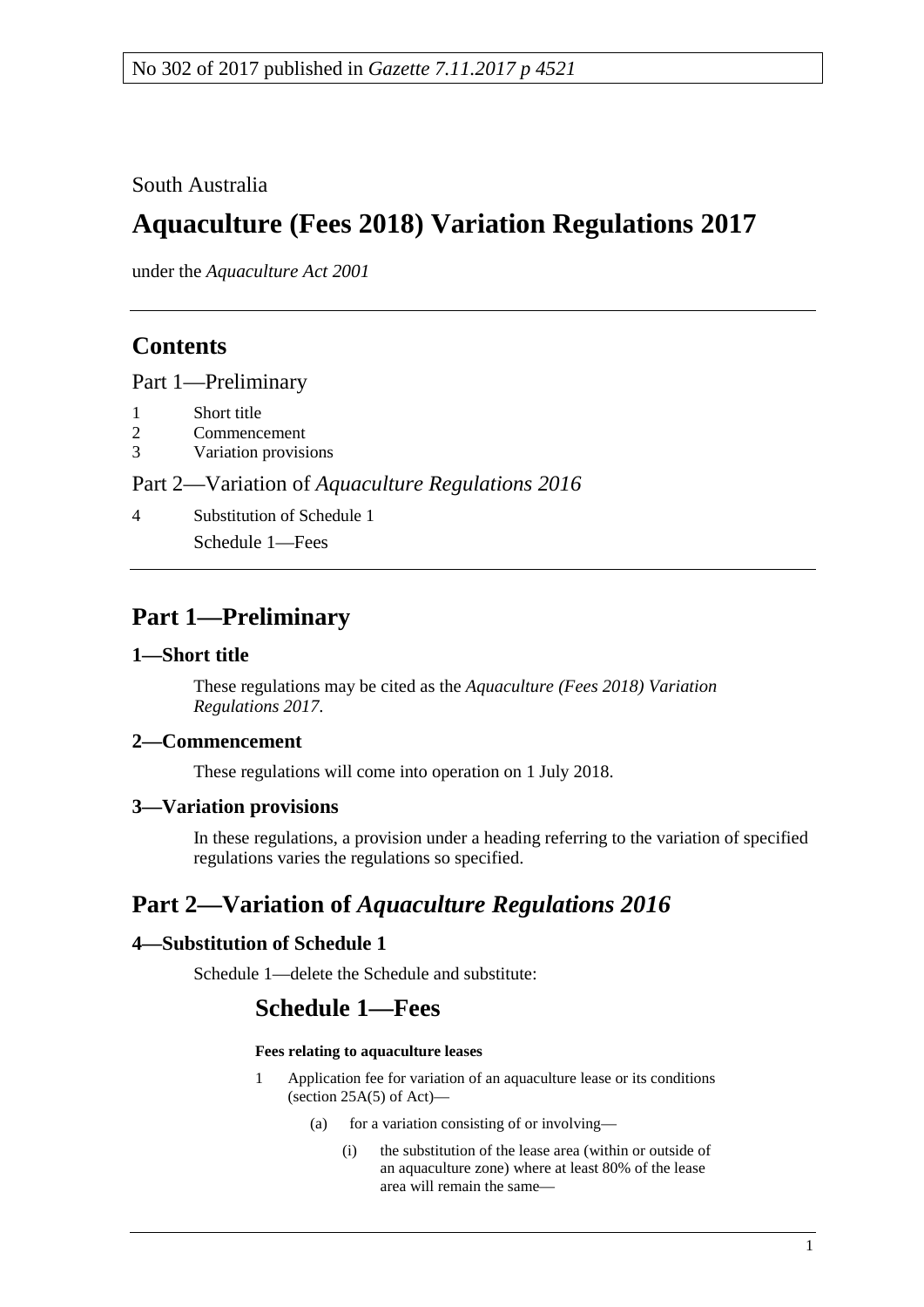|   |                                                                                          |                                                                                                                  | (A)                                                                                                                                     | if the corresponding licence relating to the lease<br>authorises the farming of prescribed wild caught<br>tuna                             | \$2 448  |  |
|---|------------------------------------------------------------------------------------------|------------------------------------------------------------------------------------------------------------------|-----------------------------------------------------------------------------------------------------------------------------------------|--------------------------------------------------------------------------------------------------------------------------------------------|----------|--|
|   |                                                                                          |                                                                                                                  | (B)                                                                                                                                     | in any other case                                                                                                                          | \$3 257  |  |
|   |                                                                                          | (ii)                                                                                                             | the substitution of the lease area within an<br>aquaculture zone (other than a variation of a kind<br>referred to in subparagraph (i))— |                                                                                                                                            |          |  |
|   |                                                                                          |                                                                                                                  | (A)                                                                                                                                     | if the farming of prescribed wild caught tuna is a<br>permitted class of aquaculture in the zone                                           | \$2 834  |  |
|   |                                                                                          |                                                                                                                  | (B)                                                                                                                                     | in any other case                                                                                                                          | \$4 043  |  |
|   |                                                                                          | (iii)                                                                                                            |                                                                                                                                         | the substitution of the lease area outside of an<br>aquaculture zone (other than a variation of a kind<br>referred to in subparagraph (i)) | \$4 848  |  |
|   | (b)                                                                                      |                                                                                                                  |                                                                                                                                         | for a variation of any other kind                                                                                                          | \$856    |  |
| 2 | Application fee for consent to transfer a production lease<br>(section 39(2) of Act)—    |                                                                                                                  |                                                                                                                                         |                                                                                                                                            |          |  |
|   | (a)                                                                                      |                                                                                                                  |                                                                                                                                         | for the transfer of 1 lease                                                                                                                | \$747    |  |
|   | (b)                                                                                      |                                                                                                                  | transfer                                                                                                                                | for the transfer of each additional lease if the parties<br>involved in the transfer are the same as for the first                         | \$635    |  |
| 3 |                                                                                          | Application fee for division of a production lease area into separate<br>\$1 047<br>lease areas (regulation 32)  |                                                                                                                                         |                                                                                                                                            |          |  |
| 4 |                                                                                          |                                                                                                                  |                                                                                                                                         | Application fee for amalgamation of 2 or more production lease<br>areas into a single lease area (regulation 33)                           | \$1 285  |  |
|   |                                                                                          |                                                                                                                  |                                                                                                                                         | <b>Fees relating to aquaculture licences</b>                                                                                               |          |  |
| 5 | Application fee for a corresponding licence (section 22(2d) of<br>$Act)$ —               |                                                                                                                  |                                                                                                                                         |                                                                                                                                            |          |  |
|   | (a)                                                                                      | in the case of a corresponding licence authorising<br>activities other than research within an aquaculture zone- |                                                                                                                                         |                                                                                                                                            |          |  |
|   |                                                                                          | (i)                                                                                                              |                                                                                                                                         | administrative component                                                                                                                   | \$2 4 65 |  |
|   |                                                                                          |                                                                                                                  |                                                                                                                                         | (ii) advertising component                                                                                                                 | \$1 544  |  |
|   | (b)                                                                                      |                                                                                                                  |                                                                                                                                         | in the case of a corresponding licence authorising research<br>within an aquaculture zone-                                                 |          |  |
|   |                                                                                          | (i)                                                                                                              |                                                                                                                                         | administrative component                                                                                                                   | \$3794   |  |
|   |                                                                                          | (ii)                                                                                                             |                                                                                                                                         | advertising component                                                                                                                      | \$1 544  |  |
|   | (c)                                                                                      | in the case of any corresponding licence outside of an<br>aquaculture zone-                                      |                                                                                                                                         |                                                                                                                                            |          |  |
|   |                                                                                          | (i)                                                                                                              |                                                                                                                                         | administrative component                                                                                                                   | \$3794   |  |
|   |                                                                                          | (ii)                                                                                                             |                                                                                                                                         | advertising component                                                                                                                      | \$1 544  |  |
| 6 | Application fee for a licence other than a corresponding licence<br>(section 49 of Act)— |                                                                                                                  |                                                                                                                                         |                                                                                                                                            |          |  |
|   | (a)                                                                                      |                                                                                                                  |                                                                                                                                         |                                                                                                                                            |          |  |
|   |                                                                                          | (i)                                                                                                              |                                                                                                                                         | administrative component                                                                                                                   | \$2 750  |  |
|   |                                                                                          | (ii)                                                                                                             |                                                                                                                                         | advertising component                                                                                                                      | \$1 544  |  |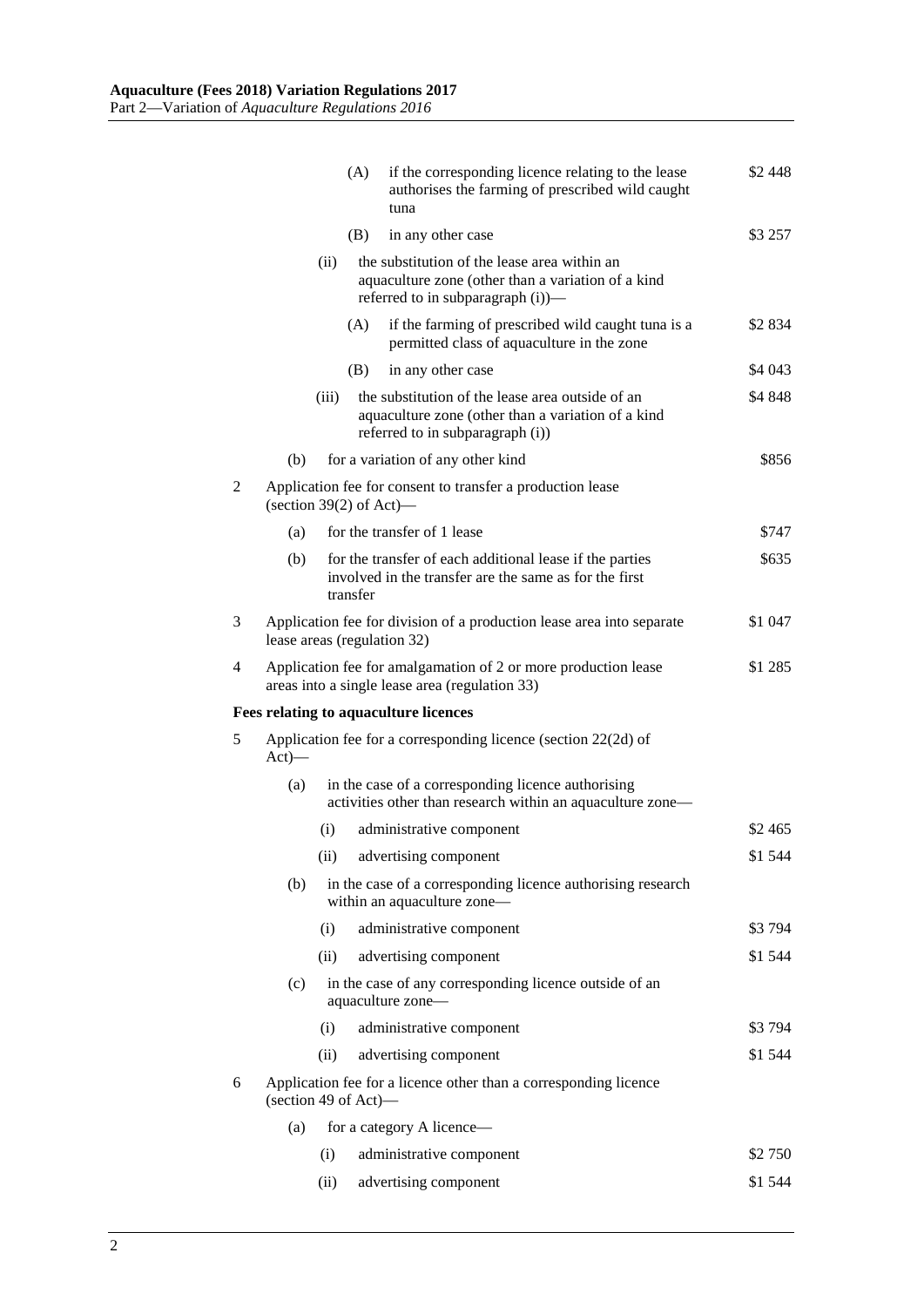|   | (b)                                                                                                               |                              | for a category B licence-                                                                                                                                     |           |  |  |  |
|---|-------------------------------------------------------------------------------------------------------------------|------------------------------|---------------------------------------------------------------------------------------------------------------------------------------------------------------|-----------|--|--|--|
|   |                                                                                                                   | (i)                          | administrative component                                                                                                                                      | \$2 750   |  |  |  |
|   |                                                                                                                   | (ii)                         | advertising component                                                                                                                                         | \$1 544   |  |  |  |
|   | (c)                                                                                                               |                              | for a category C licence—                                                                                                                                     |           |  |  |  |
|   |                                                                                                                   | (i)                          | administrative component                                                                                                                                      | \$4 3 3 5 |  |  |  |
|   |                                                                                                                   | (ii)                         | advertising component                                                                                                                                         | \$1 544   |  |  |  |
|   | (d)                                                                                                               |                              | for a category D licence—                                                                                                                                     |           |  |  |  |
|   |                                                                                                                   | (i)                          | administrative component                                                                                                                                      | \$4 3 3 5 |  |  |  |
|   |                                                                                                                   | (ii)                         | advertising component                                                                                                                                         | \$1 544   |  |  |  |
| 7 | Application fee for renewal of an aquaculture licence other than a<br>corresponding licence (section 50A of Act)— |                              |                                                                                                                                                               |           |  |  |  |
|   | (a)                                                                                                               | for the renewal of 1 licence |                                                                                                                                                               |           |  |  |  |
|   | (b)                                                                                                               |                              | for the renewal of each additional licence if the parties to<br>the licence are the same as for the first renewal                                             | \$679     |  |  |  |
|   | Note-                                                                                                             |                              |                                                                                                                                                               |           |  |  |  |
|   |                                                                                                                   |                              | A corresponding licence is, under section $22(2b)$ of the<br>Act, renewed on the renewal of the relevant lease without<br>the requirement for an application. |           |  |  |  |
| 8 | Application fee for variation of conditions of an aquaculture licence<br>(section $52(6)$ of Act)—                |                              |                                                                                                                                                               |           |  |  |  |
|   | (a)                                                                                                               |                              | in the case of a corresponding licence-                                                                                                                       |           |  |  |  |
|   |                                                                                                                   | (i)                          | for a simple variation                                                                                                                                        | \$1 515   |  |  |  |
|   |                                                                                                                   | (ii)                         | for a standard variation                                                                                                                                      | \$2 003   |  |  |  |
|   |                                                                                                                   | (iii)                        | for a complex variation                                                                                                                                       | \$3794    |  |  |  |
|   | (b)                                                                                                               |                              | in the case of a licence other than a corresponding<br>licence—                                                                                               |           |  |  |  |
|   |                                                                                                                   | (i)                          | for a simple variation                                                                                                                                        | \$664     |  |  |  |
|   |                                                                                                                   | (ii)                         | for a standard variation                                                                                                                                      | \$779     |  |  |  |
|   |                                                                                                                   | (iii)                        | for a complex variation                                                                                                                                       | \$1992    |  |  |  |
| 9 | Application fee for consent to transfer an aquaculture licence<br>(section $55(4)$ of Act)—                       |                              |                                                                                                                                                               |           |  |  |  |
|   | (a)                                                                                                               |                              | in the case of a corresponding licence—                                                                                                                       |           |  |  |  |
|   |                                                                                                                   | (i)                          | for the transfer of 1 licence                                                                                                                                 | \$747     |  |  |  |
|   |                                                                                                                   | (ii)                         | for the transfer of each additional licence if the<br>parties involved in the transfer are the same as for the<br>first transfer                              | \$635     |  |  |  |
|   | (b)                                                                                                               |                              | in the case of a licence other than a corresponding<br>licence—                                                                                               |           |  |  |  |
|   |                                                                                                                   | (i)                          | for the transfer of 1 licence                                                                                                                                 | \$747     |  |  |  |
|   |                                                                                                                   | (ii)                         | for the transfer of each additional licence if the<br>parties involved in the transfer are the same as for the<br>first transfer                              | \$635     |  |  |  |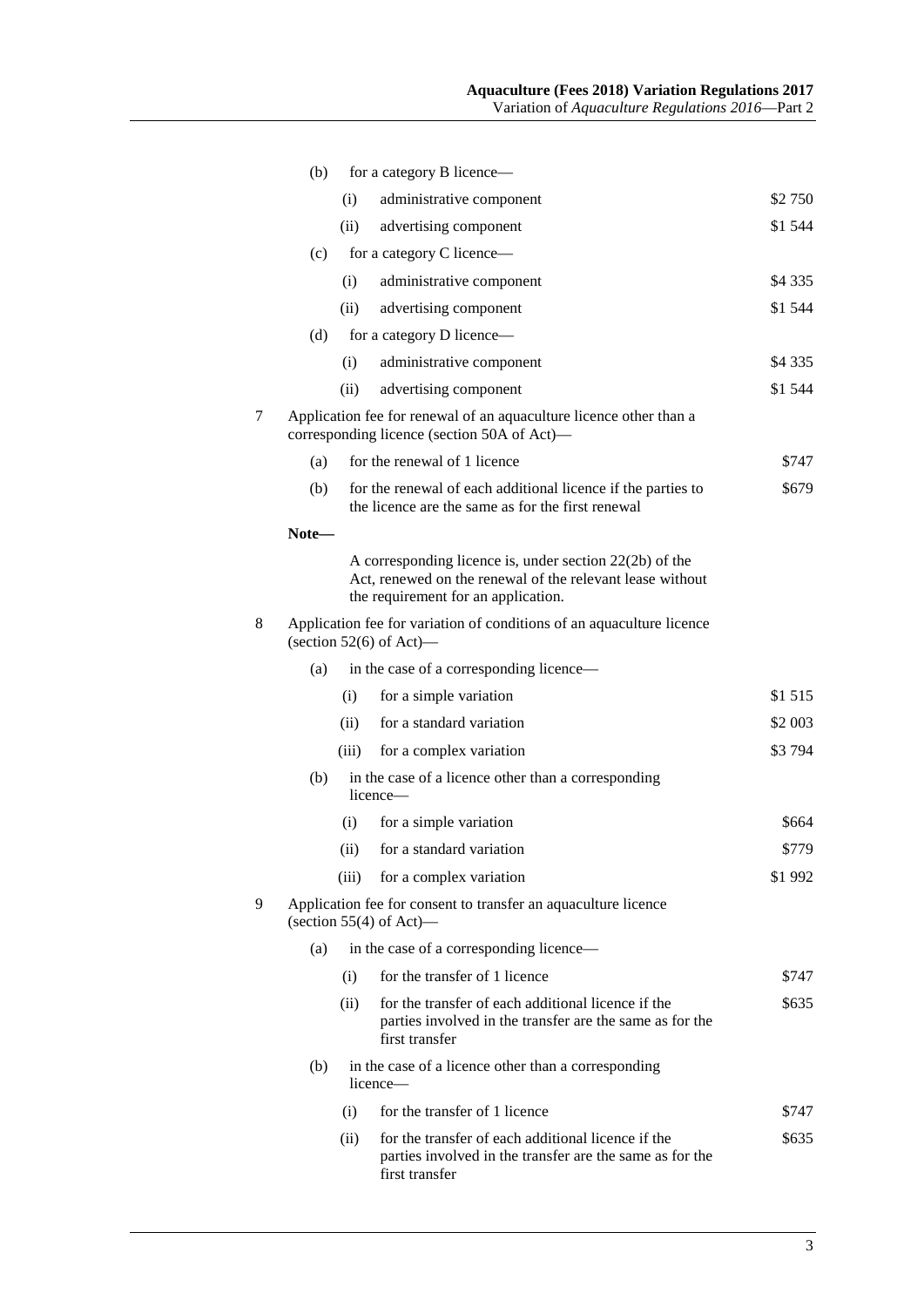| 10 | Application fee for consent to surrender an aquaculture licence other<br>\$585<br>than a corresponding licence (section $56(3)(c)$ of Act)                                          |                                                                                                                     |                                                                                                       |  |  |  |  |  |
|----|-------------------------------------------------------------------------------------------------------------------------------------------------------------------------------------|---------------------------------------------------------------------------------------------------------------------|-------------------------------------------------------------------------------------------------------|--|--|--|--|--|
| 11 | Application fee for exemption from environmental reporting<br>\$148<br>requirements (regulation 31)                                                                                 |                                                                                                                     |                                                                                                       |  |  |  |  |  |
| 12 | Application fee for division of a licence area into separate licence<br>areas (regulation 34)                                                                                       |                                                                                                                     |                                                                                                       |  |  |  |  |  |
| 13 | Application fee for amalgamation of 2 or more licence areas into a<br>single licence area (regulation 35)                                                                           |                                                                                                                     |                                                                                                       |  |  |  |  |  |
| 14 | Annual fee for a corresponding licence (section 53(1) of Act) for the<br>financial year commencing on 1 July 2018 and for each subsequent<br>financial year-                        |                                                                                                                     |                                                                                                       |  |  |  |  |  |
|    | (a)                                                                                                                                                                                 | for an aquaculture licence to farm prescribed wild caught<br>tuna                                                   | \$16 624                                                                                              |  |  |  |  |  |
|    | (b)                                                                                                                                                                                 | for an aquaculture licence to farm finfish other than<br>prescribed wild caught tuna                                | \$7 691                                                                                               |  |  |  |  |  |
|    | (c)                                                                                                                                                                                 | for an aquaculture licence to farm abalone in a subtidal<br>area                                                    | \$8 027                                                                                               |  |  |  |  |  |
|    | (d)                                                                                                                                                                                 | for an aquaculture licence to farm mussels in a subtidal<br>area                                                    | \$1 154                                                                                               |  |  |  |  |  |
|    | (e)                                                                                                                                                                                 | for an aquaculture licence to farm molluscs (other than<br>abalone and mussels) in a subtidal area                  | \$2 203                                                                                               |  |  |  |  |  |
|    | (f)                                                                                                                                                                                 | for an aquaculture licence to farm molluscs (including<br>abalone, but not including oysters) in an intertidal area | \$2 165                                                                                               |  |  |  |  |  |
|    | (g)                                                                                                                                                                                 | for an aquaculture licence to farm oysters in an intertidal<br>area                                                 | \$405 plus \$229<br>for each<br>hectare<br>(rounded to<br>2 decimal<br>places) in the<br>licence area |  |  |  |  |  |
|    | (h)                                                                                                                                                                                 | for an aquaculture licence to farm algae                                                                            | \$2 009                                                                                               |  |  |  |  |  |
|    | (i)                                                                                                                                                                                 | for an aquaculture licence authorising the storage of sea<br>cages                                                  | \$2 009                                                                                               |  |  |  |  |  |
|    | (j)                                                                                                                                                                                 | for an aquaculture licence for tourism purposes                                                                     | \$2 009                                                                                               |  |  |  |  |  |
| 15 | Annual fee for a licence other than a corresponding licence<br>(section $53(1)$ of Act) for the financial year commencing on<br>1 July 2018 and for each subsequent financial year- |                                                                                                                     |                                                                                                       |  |  |  |  |  |
|    | (a)                                                                                                                                                                                 | for a category A licence                                                                                            | \$555                                                                                                 |  |  |  |  |  |
|    | (b)                                                                                                                                                                                 | for a category B licence                                                                                            | \$1 160                                                                                               |  |  |  |  |  |
|    | (c)                                                                                                                                                                                 | for a category C licence                                                                                            | \$2 782                                                                                               |  |  |  |  |  |
|    | (d)                                                                                                                                                                                 | for a category D licence                                                                                            | \$5 553                                                                                               |  |  |  |  |  |
|    | <b>Miscellaneous fees</b>                                                                                                                                                           |                                                                                                                     |                                                                                                       |  |  |  |  |  |
| 16 | Application fee for a notation on the register that a specified person<br>\$192<br>has an interest in a lease or licence (section $80(2a)$ of Act)                                  |                                                                                                                     |                                                                                                       |  |  |  |  |  |